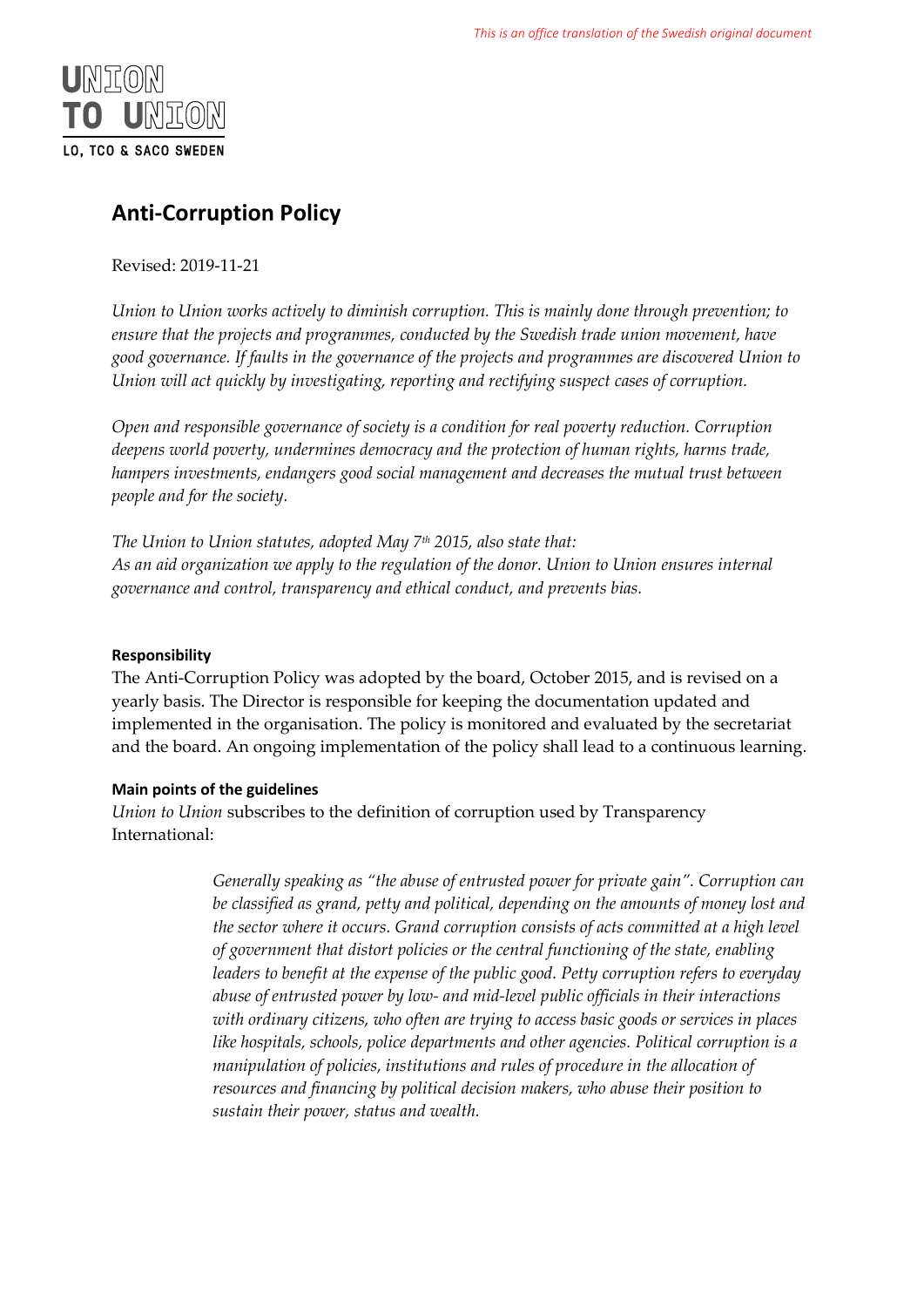Corruption is the abuse of entrusted power for private gain.The concept contains phenomenon such as bribes and bribery, blackmail, nepotism, bias, fraud and [misappropriation](http://sv.bab.la/lexikon/engelsk-svensk/misappropriation)**.** Negligence and mismanagement can also be a form of corruption.

#### **Target group**

The policy refers to all activities conducted and paid for by *Union to Union* and shall be applied by all parties involved. Every employee, elected official, partner and contracted consultant is responsible for practicing the policy in the work/mission, which includes preventing, remaining vigilant and attentive and reporting suspected corruption to the Director/Head of Finance of *Union to Union*.

#### **Purpose**

By conducting a systematic anti-corruption work *Union to Union* wants to create knowledge and promote preventive measures, where mistakes are avoided and failures traced.

It is fundamental for *Union to Union* to always prevent, never accept corruption, and act and inform whenever there is suspicion of corruption. The following basic principles are important in the work to fight corruption:

Transparency – Through insight into the activities control is strengthened and confidence created towards employees, donors and partners as well as to the people for whom the activities are for.

Accountability – To be able to fight corruption it is necessary that responsible individuals can be held accountable for their acts by people/groups by whom they have been given the confidence to conduct the work or through legal bodies.

Participation – To be able to fight corruption in practice trade union organisations need to have real ownership and influence on different levels over all relevant processes within the projects.

## *Union to Union will make sure:*

that employees, elected officials, partners and contracted consultants have enough knowledge about the anti-corruption policy and that is it applied to the activities. that documented routines, papers, forms and agreements that help in the prevention of corruption are known and used within the organisation.

that there are clear routines and systems to deal with suspected cases of corruption. that updated instructions regarding how to send in feed-back and possible complaints are

on the website.

## **Commitments for employees, elected officials, partners and contracted consultants**

Employees, elected officials, partners and contracted consultants shall: work to ensure democratic processes based on participation and transparency.